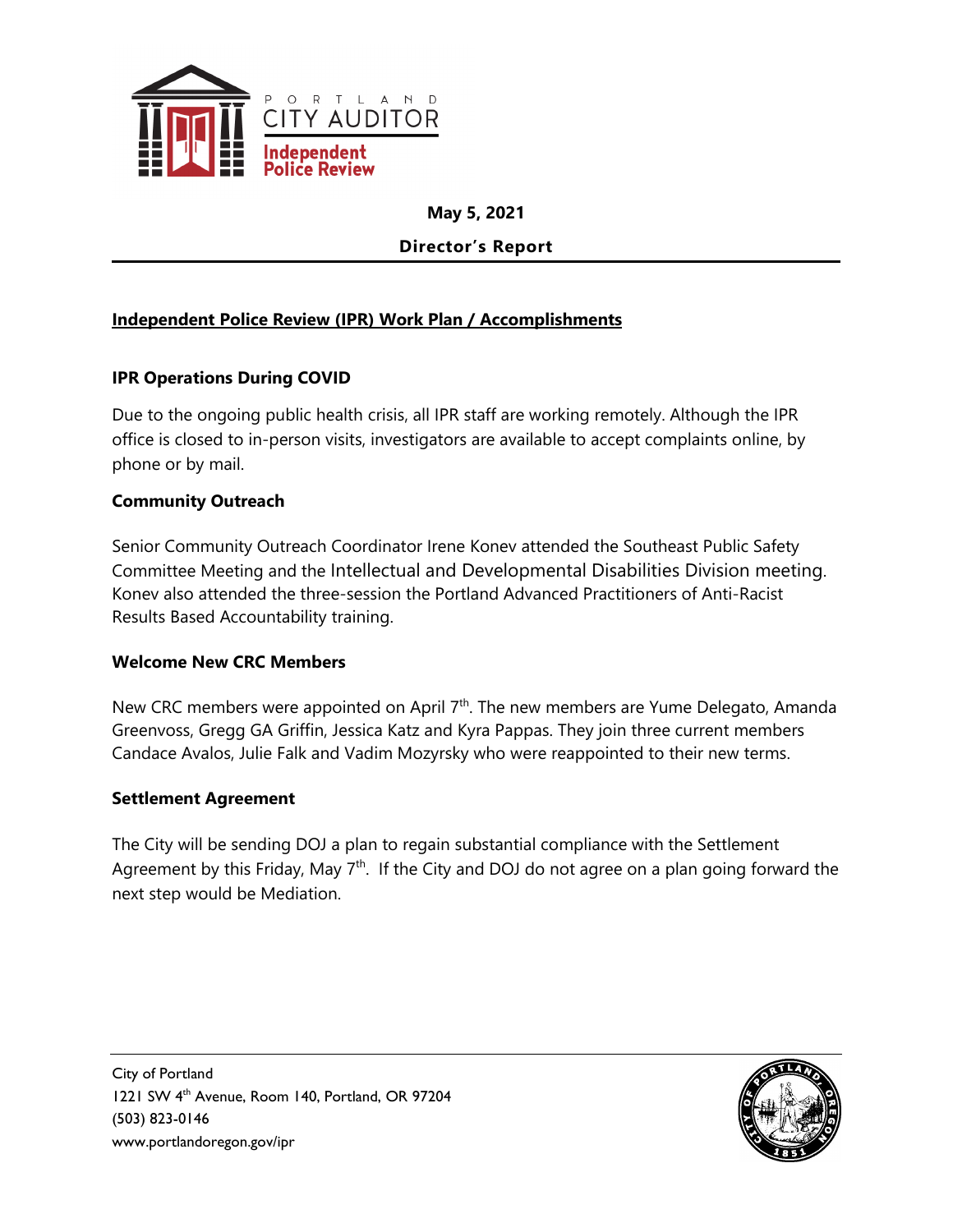## **IPR Caseload**

| <b>Intake Investigations Pending at IPR</b> |           |          |          |  |
|---------------------------------------------|-----------|----------|----------|--|
|                                             | 3/1/21    | 4/5/21   | 5/3/21   |  |
| Number of cases                             | 32        | 16       | 17       |  |
| Median Case Age                             | 79.5 days | 53 days  | 27 days  |  |
| Oldest Case Age                             | 244 days  | 144 days | 116 days |  |

| <b>Current IPR Independent</b><br><b>Investigations</b> |               |                    |  |  |  |
|---------------------------------------------------------|---------------|--------------------|--|--|--|
|                                                         | Date Reported | <b>Case Number</b> |  |  |  |
| 1                                                       | 9/22/20       | 2020-B-0054        |  |  |  |
| $\overline{2}$                                          | 6/8/20        | 2020-C-0117        |  |  |  |
| 3                                                       | 6/9/20        | 2020-C-0125        |  |  |  |
| 4                                                       | 6/4/20        | 2020-C-0133        |  |  |  |
| 5                                                       | 6/10/20       | 2020-C-0137        |  |  |  |
| 6                                                       | 6/14/20       | 202-C--0155        |  |  |  |
| 7                                                       | 7/7/20        | 2020-C-0207        |  |  |  |
| 8                                                       | 7/16/20       | 2020-C-0209        |  |  |  |
| 9                                                       | 8/1/20        | 2020-C-0215        |  |  |  |
| 10                                                      | 8/7/20        | 2020-C-0219        |  |  |  |
| 11                                                      | 8/9/20        | 2020-C-0220        |  |  |  |
| 12                                                      | 9/9/20        | 2020-C-0247        |  |  |  |
| 13                                                      | 9/16/20       | 2020-C-0267        |  |  |  |
| 14                                                      | 9/28/20       | 2020-C-0276        |  |  |  |
| 15 <sup>2</sup>                                         | 9/30/20       | 2020-C-0289        |  |  |  |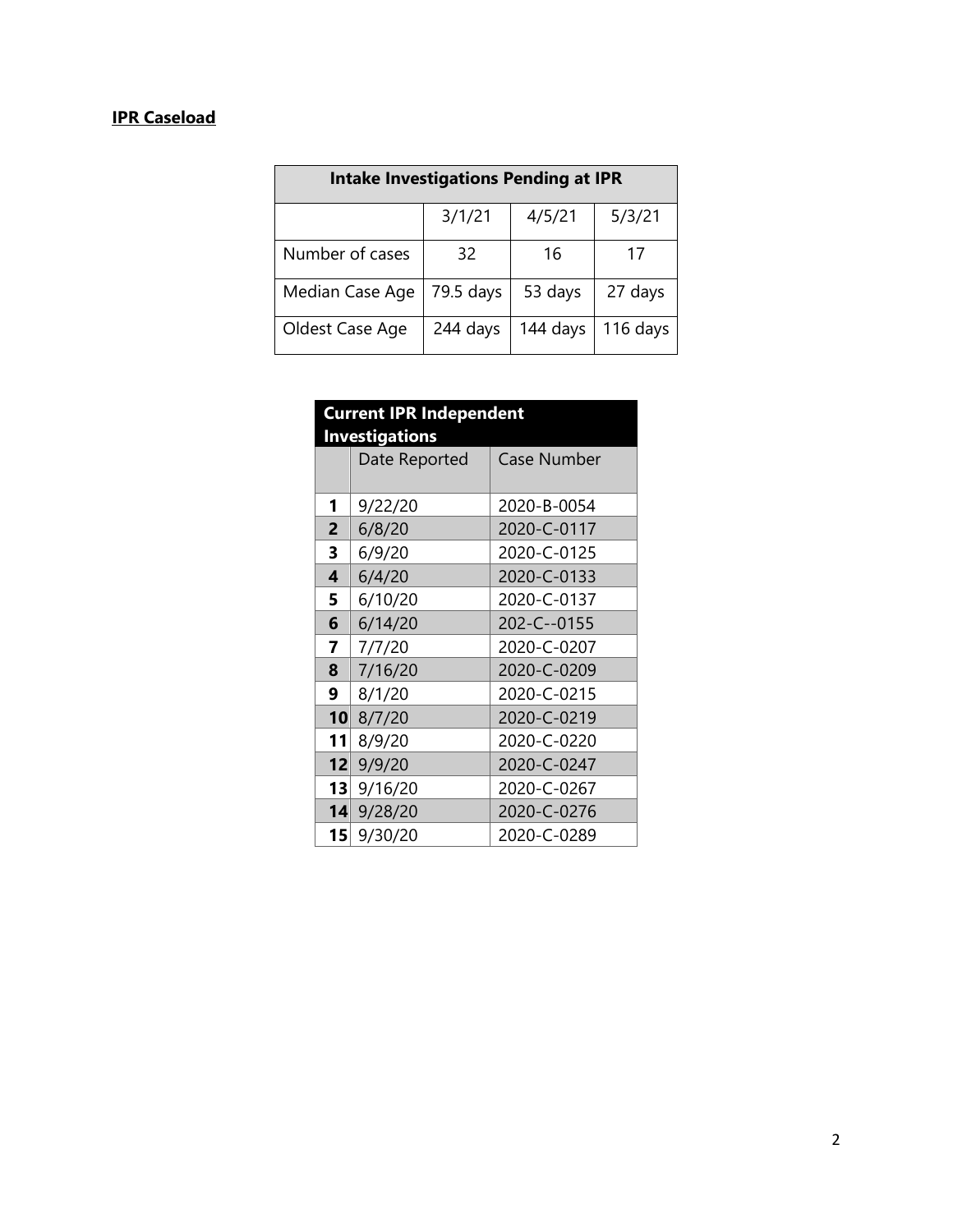## **Police Bureau Caseload**

 \* Median age includes the time the cases were pending at IPR before being referred to Internal Affairs.

|                                                  | 3/1/21                       | 4/5/21                      | 5/3/21                      |
|--------------------------------------------------|------------------------------|-----------------------------|-----------------------------|
| Cases under investigation at                     | 30                           | 29                          | 28                          |
| <b>Internal Affairs</b>                          | (20 Community, 10<br>Bureau) | (23 Community, 6<br>Bureau) | (22 Community, 6<br>Bureau) |
| Median Age                                       | 67 days                      | 71 days                     | 75.5 days                   |
| Oldest Case (non-<br>OIS)                        | 273 days                     | 283 days                    | 311 days                    |
| Cases awaiting assignment<br>at Internal Affairs | 1                            | 1                           | 4                           |
| Median Age                                       | 199                          | 138                         | 14                          |
| Oldest Case                                      | 199                          | 138                         | 49                          |
| <b>Ongoing Supervisory</b><br>Investigations     | $\overline{2}$               | 6                           | 3                           |
| Median Age                                       | 89.5 days                    | 118 days                    | 34 days                     |
| Oldest Case                                      | 133 days                     | 241 days                    | 221 days                    |

## **Status of Officer-involved Shootings and In-Custody Death Investigations**

|   | <b>INCIDENT</b><br><b>DATE</b> | <b>CASE</b>   | <b>SUBJECT</b>               | <b>OFFICER(S)</b>                                 | <b>IA INV</b>   | <b>IPR NOTES</b>    |
|---|--------------------------------|---------------|------------------------------|---------------------------------------------------|-----------------|---------------------|
| 1 | 1/2/19                         | $19 - B - 01$ | Ruiz                         | Robert                                            | R Smith, Rhodes | <b>Debriefing</b>   |
| 2 | 6/28/20                        | $20 - B - 39$ | Stockton                     | Bonczijk                                          | Cass            | <b>Review Level</b> |
| 3 | 12/24/20                       | $20 - B - 66$ | Dahlen                       | Pierce                                            | Holmgren, Stout | <b>Training</b>     |
| 4 | 3/31/21                        | $21 - B - 15$ | TBD -<br><b>Unidentified</b> | Asheim, Faris,<br>Clifton, Ossenkop,<br>McConnell | Holmgren, Stout | Investigation       |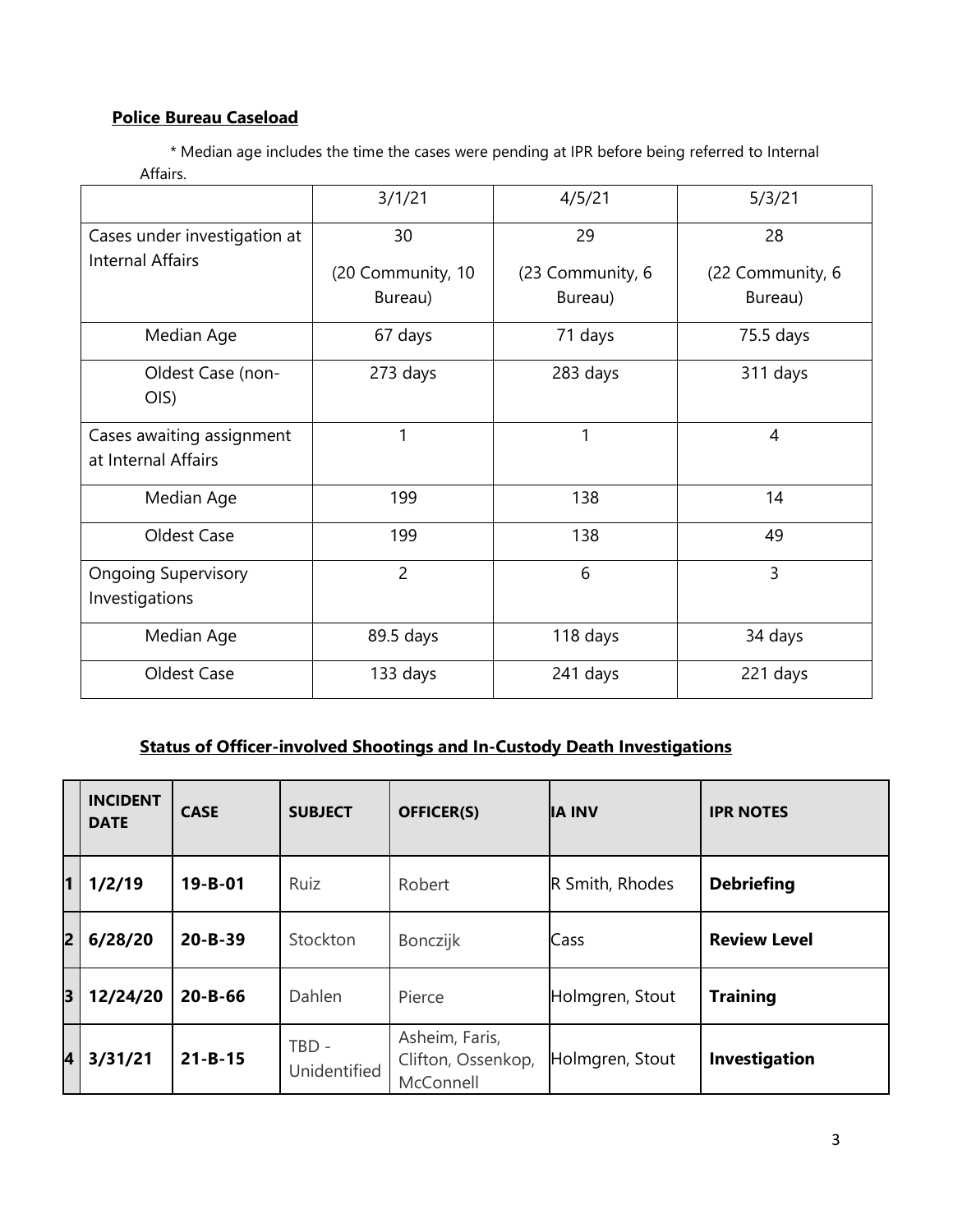|  | 5 4/16/21 | $ 21 - B - 16 $ | Delgado | Delong, Smith,<br>Wuthrich | <b>Rhodes</b> | <b>Investigation</b> |
|--|-----------|-----------------|---------|----------------------------|---------------|----------------------|
|--|-----------|-----------------|---------|----------------------------|---------------|----------------------|

## **Case Status for Protest-Related Complaints 5/29/20 to 5/3/21**

| <b>Case Handling</b>                  | Count |
|---------------------------------------|-------|
| <b>Internal Affairs Investigation</b> | 55    |
| <b>Administrative Closure</b>         | 42    |
| No Misconduct                         | 13    |
| Complainant Unavailable               | 10    |
| Lack of Investigative Merit           | 8     |
| Not a PPB Officer                     | 5     |
| Unidentified Employee                 | 4     |
| <b>Third Party Complaint</b>          | 1     |
| <b>Other Judicial Remedy</b>          | 1     |
| <b>IPR Investigation</b>              | 25    |
| <b>Precinct Referral</b>              | 2     |
| <b>Supervisory Investigation</b>      | 2     |
| Total                                 | 126   |

# **Total Allegations from Protest-Related Complaints 5/29/20 to 5/3/21**

|                                               | <b>Bureau</b><br><b>Initiated</b> | <b>Citizen</b><br><b>Initiated</b> | <b>Total</b> |
|-----------------------------------------------|-----------------------------------|------------------------------------|--------------|
| <b>Force</b>                                  |                                   | 130                                | 130          |
| Impact munition                               |                                   | 36                                 | 36           |
| Hands/feet/knees                              |                                   | 22                                 | 22           |
| Take down or other impact                     |                                   | 19                                 | 19           |
| Striking instrument - baton, flashlight, etc. |                                   | 18                                 | 18           |
| Aerosol                                       |                                   | 15                                 | 15           |
| Other - Force                                 |                                   | 13                                 | 13           |
| Firearm - pointed                             |                                   | 4                                  | 4            |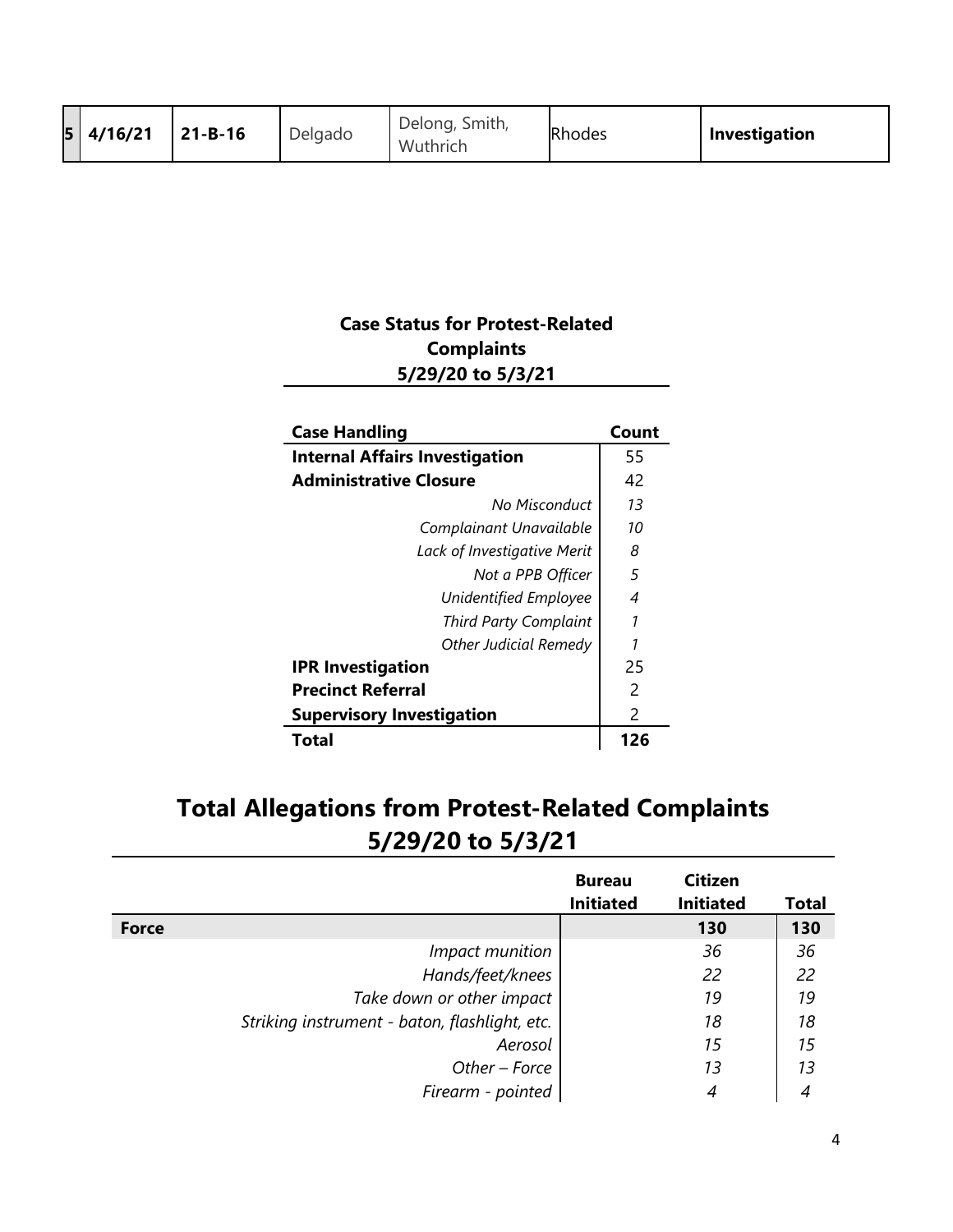| <b>Force Reporting</b>                               |                | 1                           | 1              |
|------------------------------------------------------|----------------|-----------------------------|----------------|
| Taser                                                |                | 1                           | 1              |
| Vehicle                                              |                | 1                           | 1              |
| <b>Conduct</b>                                       |                | 59                          | 59             |
| Other - Conduct                                      |                | 22                          | 22             |
| Arrest/Cite - unjustified/improper                   |                | 16                          | 16             |
| Unprofessional conduct - on-duty                     |                | 9                           | 9              |
| Search or seizure - improper                         |                | $\overline{\mathcal{A}}$    | 4              |
| Vehicle operation - improper on-duty                 |                | $\mathfrak{c}$              | $\overline{c}$ |
| Unlawful conduct - other                             |                | $\overline{c}$              | $\overline{c}$ |
| Unlawful conduct - theft                             |                | $\mathcal{I}$               | 1              |
| Coercion/intimidation/threats                        |                | 1                           | 1              |
| Untruthfulness                                       |                | 1                           | 1              |
| Sexual conduct - improper                            |                |                             | 1              |
| <b>Procedure</b>                                     | $\overline{4}$ | 28                          | 32             |
| Other - Procedure                                    | 7              | 9                           | 10             |
| <b>Force Reporting</b>                               | $\mathfrak{Z}$ | 6                           | 9              |
| Action or assistance - inadequate                    |                | 5                           | 5              |
| Report/receipts/notes -                              |                |                             |                |
| inaccurate/incomplete/unsatisfactory                 |                | $\ensuremath{\mathfrak{Z}}$ | 3              |
| Property - mishandled/lost/damaged                   |                | $\overline{c}$              | $\overline{c}$ |
| Medical Aid - failure to provide/inadequate response |                | $\overline{c}$              | $\overline{c}$ |
| Miranda warning-failure to provide                   |                | $\boldsymbol{\eta}$         | 1              |
| <b>Courtesy</b>                                      |                | 9                           | 9              |
| Rude behavior or language                            |                | 5                           | 5              |
| Other - Courtesy                                     |                | $\overline{c}$              | $\overline{c}$ |
| Profanity/Profane gestures                           |                | $\mathcal{I}$               | 1              |
| Demeaning/Defaming conduct                           |                | 1                           | 1              |
| <b>Disparate Treatment</b>                           |                | 6                           | 6              |
| Disparate Tx - race/ethnicity                        |                | 3                           | 3              |
| Disparate Tx - sexual orientation/identity           |                | $\overline{c}$              | 2              |
| Disparate Tx - ability                               |                | 1                           | 1              |
| <b>Control</b>                                       |                | 5                           | 5              |
| Other - Control                                      |                | $\mathfrak{p}$              | 2              |
| Control hold/technique                               |                | $\overline{c}$              | $\overline{c}$ |
| Handcuffing                                          |                | 1                           | 1              |
| <b>Total</b>                                         | 4              | 241                         | 245            |

89 cases that have at least one force allegation, 12 cases with no allegations added yet